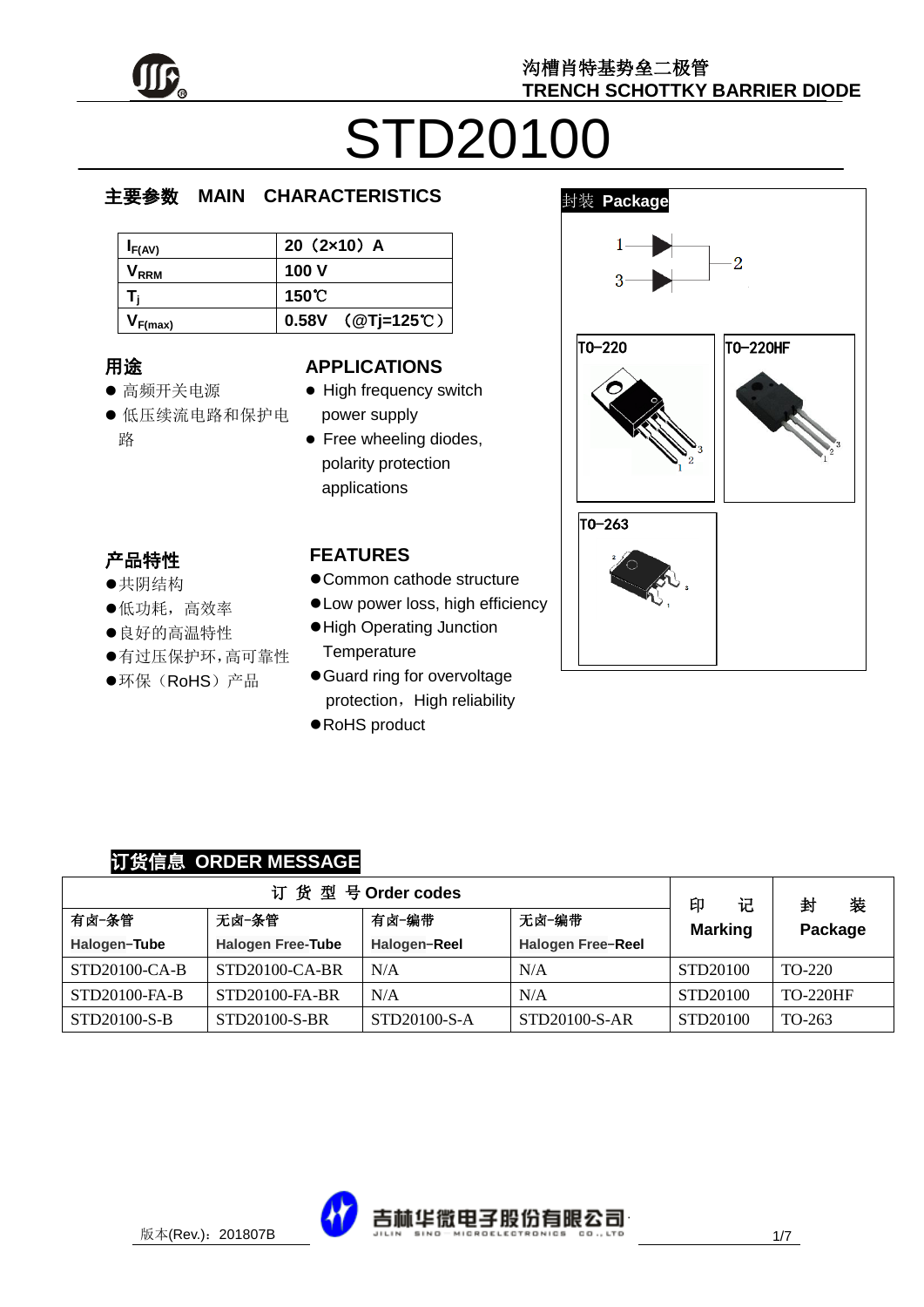# **R** STD20100

| 绝对最大额定值<br><b>ABSOLUTE RATINGS</b> (Tc=25°C) |                              |            |                         |              |             |  |
|----------------------------------------------|------------------------------|------------|-------------------------|--------------|-------------|--|
|                                              | 项<br>目                       |            | 뮹<br>符                  | 数<br>值       | 单<br>位      |  |
|                                              | <b>Parameter</b>             |            | <b>Symbol</b>           | ValuU        | <b>Unit</b> |  |
| 最大反向重复峰值电压                                   |                              |            | <b>V</b> <sub>RRM</sub> | 100          | $\vee$      |  |
| Repetitive peak reverse voltage              |                              |            |                         |              |             |  |
| 最大直流阻断电压                                     |                              |            |                         | 100          | $\vee$      |  |
| Maximum DC blocking voltage                  |                              |            | $V_{DC}$                |              |             |  |
| 正向平均整流电流                                     | $T_c = 150^{\circ}$          | 整个器件       |                         | 20           |             |  |
| Average forward                              | (TO-220/TO-2                 | per device |                         |              |             |  |
| current                                      | 63)                          |            | $I_{F(AV)}$             |              | A           |  |
| 侧<br>$T_c = 125^\circ C$<br>单                |                              |            |                         | 10           |             |  |
|                                              | (TO-220HF)<br>per diode      |            |                         |              |             |  |
| 正向峰值浪涌电流                                     |                              |            |                         |              |             |  |
| Surge non repetitive forward current         |                              |            | $I_{FSM}$               | 220          | A           |  |
|                                              | (额定负载 8.3ms 半正弦波—按 JEDEC 方法) |            |                         |              |             |  |
| 8.3 ms single half-sine-wave (JEDEC Method)  |                              |            |                         |              |             |  |
| 最高结温                                         |                              |            | $\rm ^{\circ}C$         |              |             |  |
| Maximum junction temperature                 |                              |            | $\mathsf{T}_\mathsf{i}$ | 150          |             |  |
| 储存温度                                         |                              |            |                         | $-55 - +150$ | °Ω          |  |
| Storage temperature range                    |                              |            | ${\sf T}_{\text{STG}}$  |              |             |  |

#### 电特性 **ELECTRICAL CHARACTERISTICS**

| 项<br>目           | 测试条件                    |                 | 最小值        | 典型值        | 最大值        | 单位   |
|------------------|-------------------------|-----------------|------------|------------|------------|------|
| <b>Parameter</b> | <b>Tests conditions</b> |                 | Value(min) | Value(typ) | Value(max) | Unit |
|                  | Tj =25 $\degree$ C      | $V_R = V_{RRM}$ |            | 20         | 50         | μA   |
| l <sub>R</sub>   | $Ti = 125^{\circ}$      |                 |            | 3.5        | 30         | mA   |
| $V_F$            | Tj =25 $\degree$ C      | $I_F = 10A$     |            | 0.60       | 0.65       | V    |
|                  | Tj =125 $°C$            |                 |            | 0.58       | 0.60       | V    |
|                  | Tj = $25^{\circ}$ C     |                 |            | 0.75       | 0.80       | V    |
|                  | $Ti = 125^{\circ}$      | $I_F = 20A$     |            | 0.68       | 0.75       |      |

#### 热特性 **THERMAL CHARACTERISTICS**

| 项<br>目                  |                 | 符<br>号        | 最小值        | 最大值        | 单<br>位         |
|-------------------------|-----------------|---------------|------------|------------|----------------|
| <b>Parameter</b>        |                 | <b>Symbol</b> | Value(min) | Value(max) | Unit           |
| 结到管壳的热阻                 | TO-220          |               |            | 1.9        |                |
| Thermal resistance from | TO-263          | $Rth(i-c)$    |            | 2.0        | $^{\circ}$ CMV |
| junction to case        | <b>TO-220HF</b> |               |            | 2.5        |                |

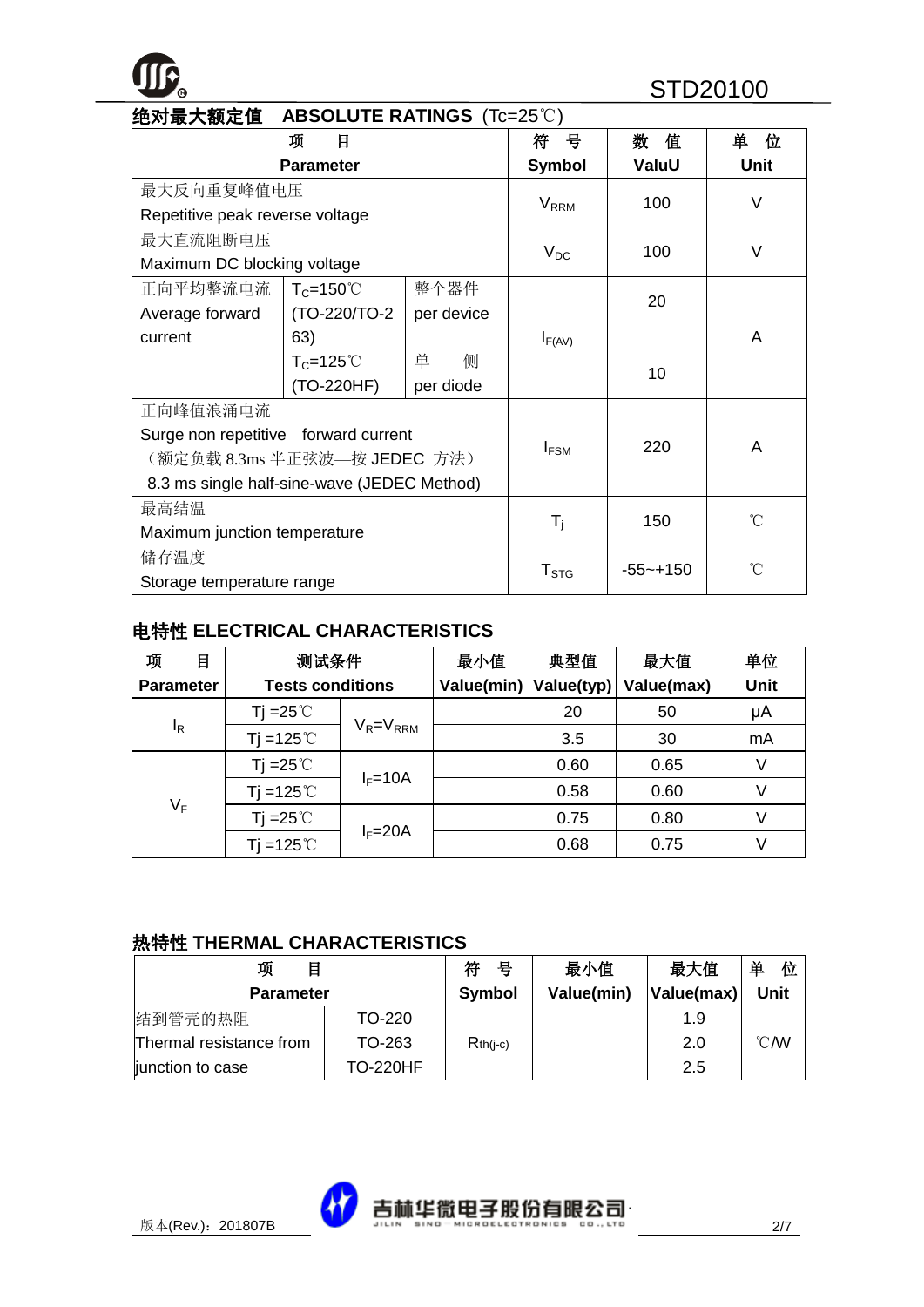

#### 特征曲线 **ELECTRICAL CHARACTERISTICS (curves)**



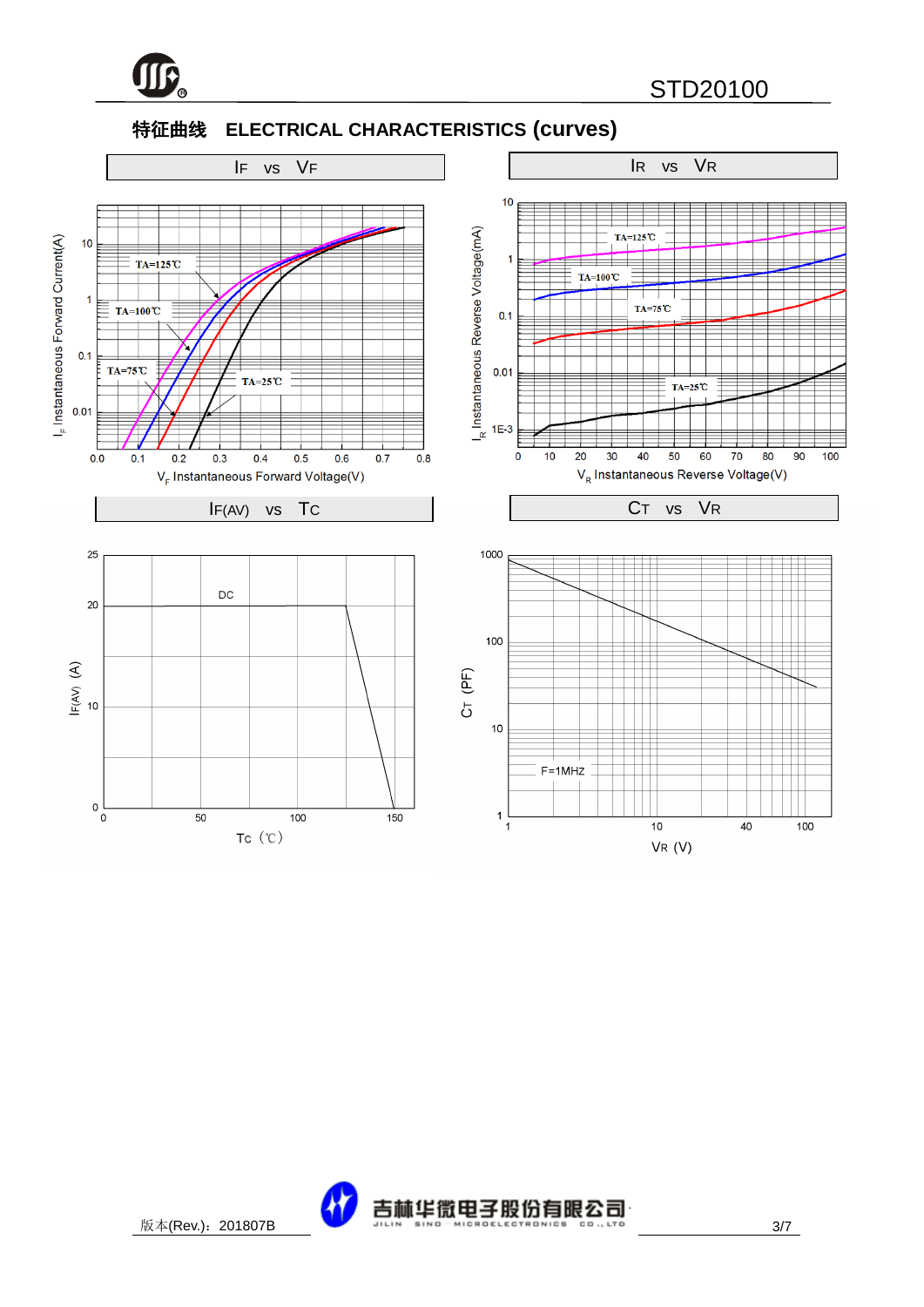

**TO-220** 单位 **Unit** :**mm**





| 符号<br>symbol   | MIN   | MAX   |
|----------------|-------|-------|
| Α              | 4.40  | 4.80  |
| В              | 1.10  | 1.40  |
| þ              | 0.70  | 0.95  |
| C.             | 0.28  | 0.48  |
| с1             | 0.32  | 0.52  |
| D              | 14.45 | 16.00 |
| D <sub>2</sub> | 8.20  | 9.20  |
| E              | 9.60  | 10.40 |
| е              | 2.39  | 2.69  |
| F              | 1.20  | 1.35  |
| L              | 13.05 | 14.05 |
| L2             | 3.70  | 3.90  |
| Q              | 2.40  | 3.00  |
| Q1             | 2.20  | 2.90  |
| P              | 3.50  | 4.00  |

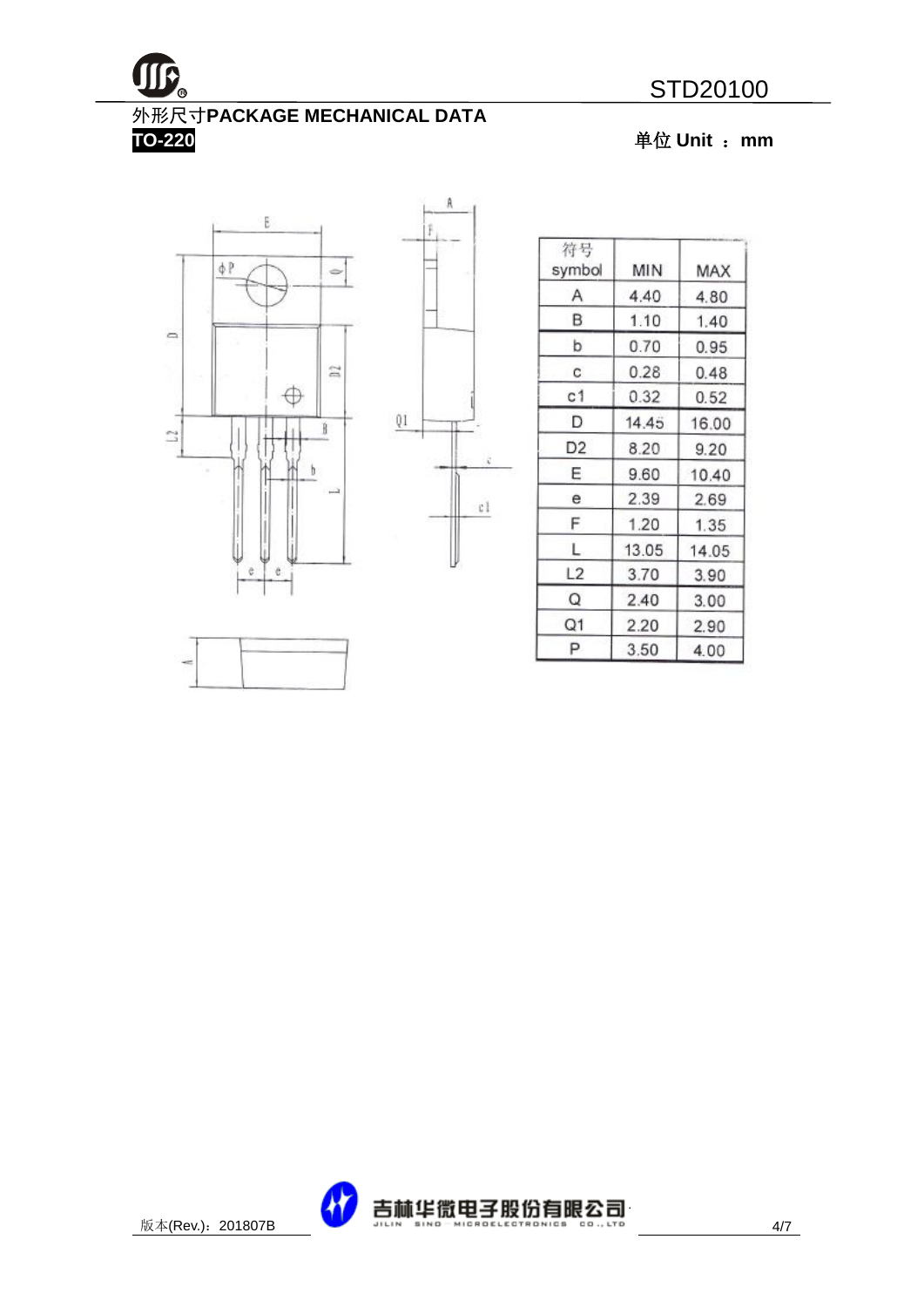# 外形尺寸**PACKAGE MECHANICAL DATA**

**TO-220HF** 单位 **Unit** :**mm**





۱

 $\leftarrow$ 

| 符号     |          |            |  |
|--------|----------|------------|--|
| symbol | MIN      | <b>MAX</b> |  |
| А      | 4.0      | 5.0        |  |
| Β1     | 0.87     | 1.27       |  |
| b      | 0.72     | 0.92       |  |
| C      | 0.5      | 0.7        |  |
| D      | 15.0     | 16.5       |  |
| D2     | 7.8      | 9.4        |  |
| E      | 9.62     | 10.62      |  |
| е      | 2.54 TYP |            |  |
| F      | 2.3      | 3.3        |  |
| L      | 13.0     | 14.0       |  |
| L2     | 3.1      | 3.5        |  |
| φр     | 3.0      | 3.4        |  |
| Q      | 3.15     | 3.55       |  |
| Q1     | 2.2      | 2.5        |  |



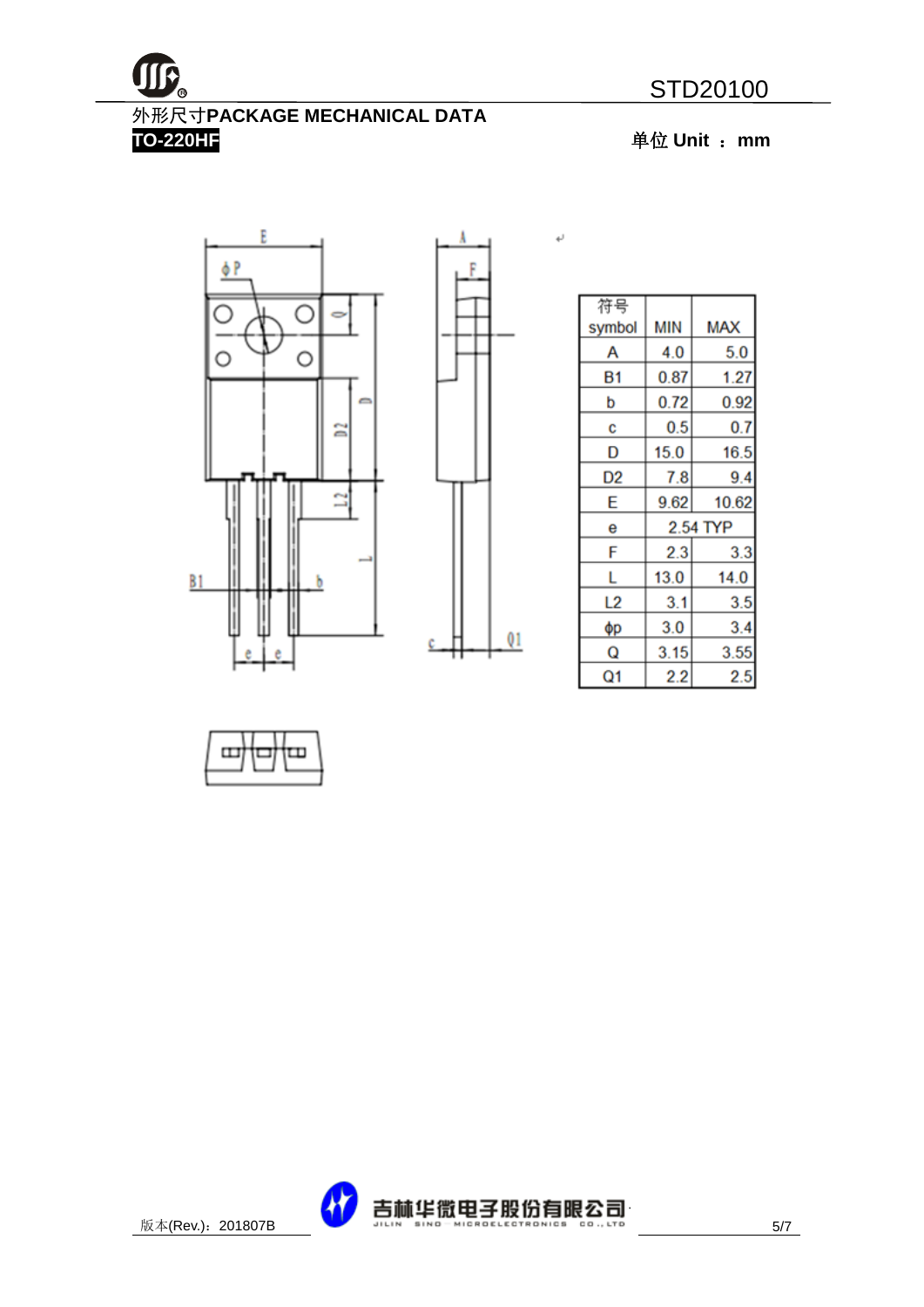

外形尺寸 **PACKAGE MECHANICAL DATA TO-263** 单位 **Unit** :**mm**



|                | MМ      |       |  |  |
|----------------|---------|-------|--|--|
| SYMBOL         | MIN     | MAX   |  |  |
| Α              | 4.30    | 4.80  |  |  |
| A1             | 1.12    | 1.42  |  |  |
| A2             | 2.54    | 2.84  |  |  |
| b              | 0.67    | 1.00  |  |  |
| с              | 0.29    | 0.52  |  |  |
| D1             | 8.40    | 9.00  |  |  |
| Ε              | 9.80    | 10.46 |  |  |
| е              | 2.54BSC |       |  |  |
| н              | 14.00   | 16.00 |  |  |
| H <sub>2</sub> | 1.12    | 1.45  |  |  |
| L              | 1.50    | 3.10  |  |  |
| L1             | 1.45    | 1.70  |  |  |

编带 REEL





| Г<br>品尺寸规格<br>UNIT: mm<br>立 |                 |                |                |               |                    |  |
|-----------------------------|-----------------|----------------|----------------|---------------|--------------------|--|
| 规<br>格                      |                 | A Q            |                |               |                    |  |
| 尺<br>ℸ                      | ± 0.3<br>24     | $10.9 \pm 0.2$ | $.75 \pm 0.2$  | $1.5 \pm 0.2$ | $+0.2/-0.1$<br>. 5 |  |
| 规<br>格                      | $\mathbb{D}$    | P <sub>0</sub> | P <sub>2</sub> |               |                    |  |
| 尺<br>⊀                      | $+0.2/-0.$<br>5 | $4 \pm 0.2$    | $2 \pm 0.2$    | $16 \pm 0.2$  | $0.35 \pm 0.05$    |  |
| 规<br>格                      | K <sub>0</sub>  | B0             |                |               |                    |  |
| R<br>↽                      | 4.9 $\pm$ 0.2   | $6.0 \pm 0.2$  |                |               |                    |  |